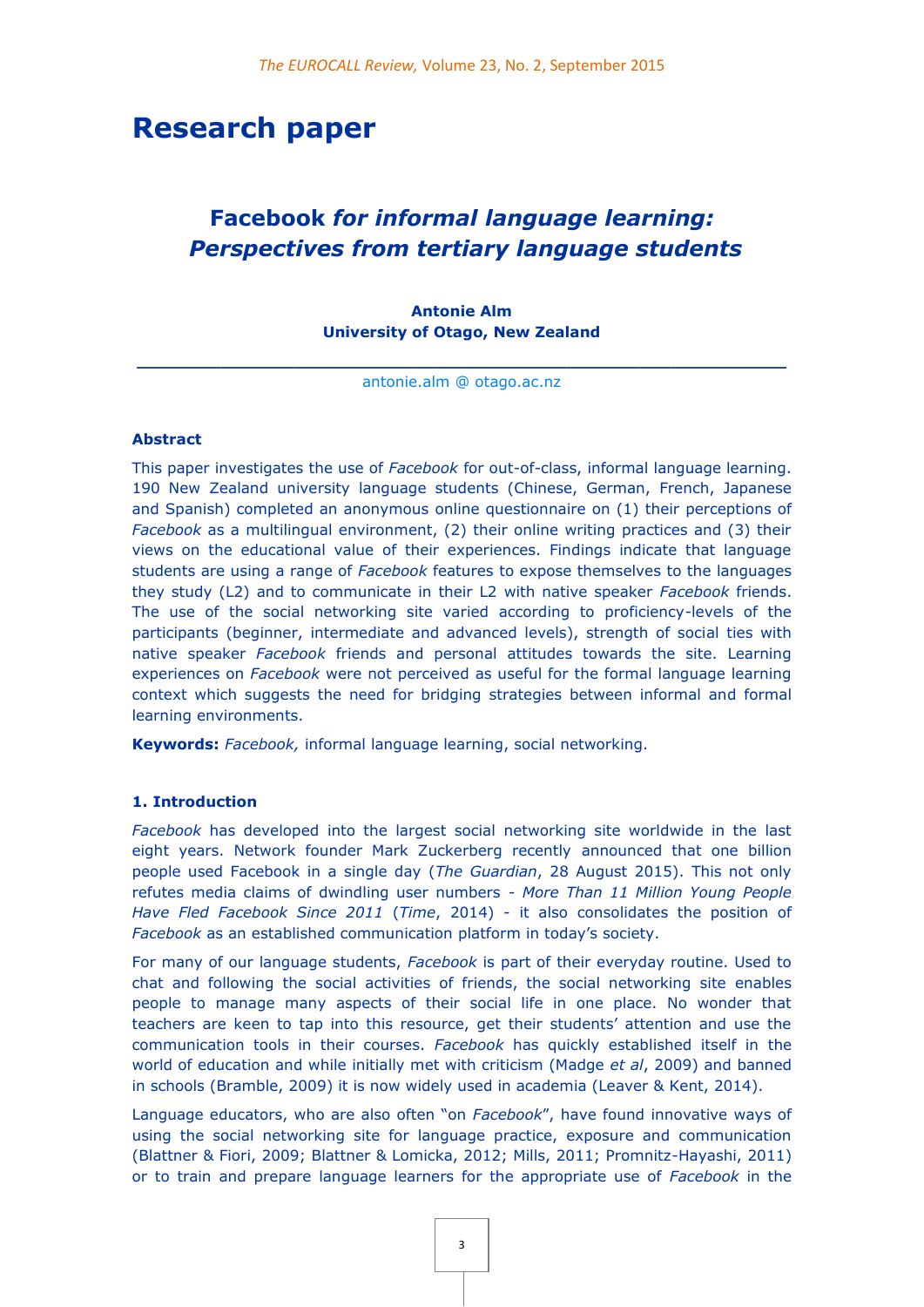target language (Prichard, 2013; Reinhardt, 2013). While often conversational and informal in tone, the use of *Facebook* in educational settings is considered as *formal* (Meskill, Guan & Ryu, 2012). Embedded in the curriculum, *Facebook*-based tasks are part of a formal language assignment, requiring student participation and formal assessment procedures.

The *informal* use of *Facebook* on the other hand refers to learner-initiated use of the social networking site for communication with native speakers. These interactions are more difficult to track and quantify and have received less attention in the literature and are less well understood. White (2009) has produced some anecdotal evidence from an online tandem project where language students extended their interactions on *Facebook*. Similarly, Lamy (2011) reported that her distance students created a *Facebook* group alongside the institutional online discussion forum to bridge the time between teaching modules. Sockett and Toffoli (2010) found that language students use *Facebook* on study abroad to establish new contacts and also to maintain friendships with native speaker friends on their return. Sockett (2011) also reported that 30% of English-language students at a French university used *Facebook* to communicate with English native speakers.

It is the aim of this study to shed some light on the informal second language (L2) *Facebook* practices of tertiary language students. I will start with a short discussion on informal learning, followed by a description of *Facebook* as a toolkit for communication. The study itself analyses the use of *Facebook* features for language exposure and language use and the participants' evaluation of their L2 *Facebook* experiences for language learning.

#### **2. Background**

#### *2.1. Informal language learning*

Learning situations outside accredited institutions can be *non-formal* or *informal*. The term *non-formal learning* is commonly used to describe organised learning activities which take place in alternative learning environments, such as online or evening language classes. This type of learning is planned and is intentional from the learner's perspective. *Informal learning* on the other hand is usually unplanned and the result of everyday activities related to work, family and leisure (Cedefop, 2009).

According to Rogers (2008) informal learning is "the foundation of all the new learning and all education" (p. 137). Similar to Schugurensky (2007) he makes the point that informal learning "teaches each of us our place in the society we inhabit" (Rogers, 2008, p. 137). It allows us to "assimilate values, attitudes, behaviours, skills and knowledge which occurs in everyday life" (Sockett, 2014, p.10). And while people are often not aware of the acquisition of skills and knowledge at the moment, they might well develop this understanding retrospectively. Informal learning is by definition not only lifelong but also "lifewide" (Rogers, 2008, p. 113).

Rogers (2008) and Schugurensky (2007) differentiate between two types of informal learning, defined by their degree of intentionality. Incidental learning describes learning situations which are not intentional, but in which the learner is aware of learning. Rogers refers to this type of learning as *task-conscious learning*: "learning is not conscious but takes place while engaged in some activity and where achievements are measured not in terms of learning but of task-fulfilment" (p. 134). *Learning-conscious learning* on the other hand describes learning which is "intended and conscious and achievements are measured in terms of learning" (p. 134). In learning-conscious or self-directed learning, the learner is in control of the learning situation and might even include a 'resource person', but not an educator (Schugurensky 2007). Eaton (2010) points out that in language learning situations, such a person is often a more advanced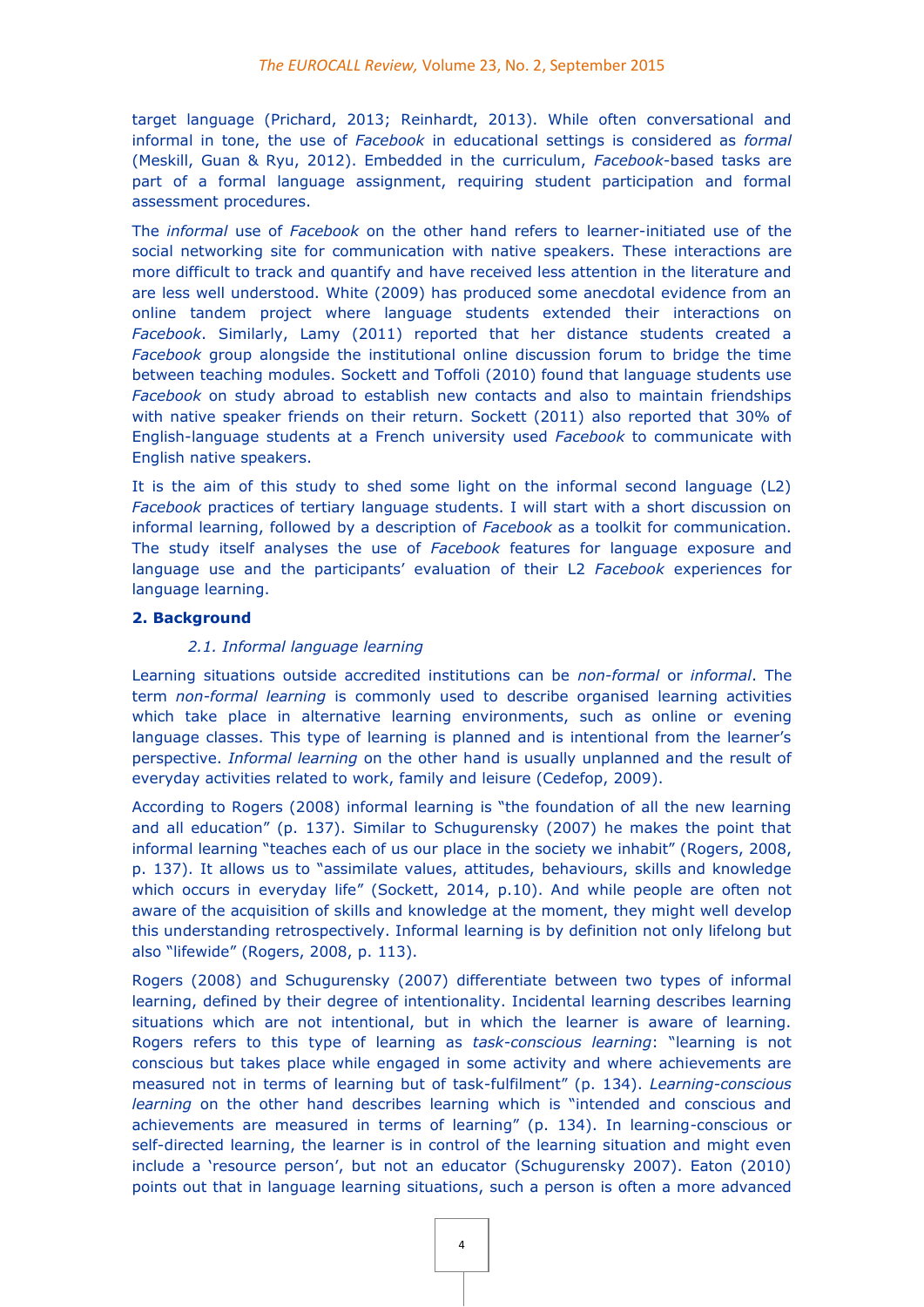language learner or a native speaker. *Task-conscious* and *learning-conscious learning* present two ends of a continuum and learners are likely to shift in between the two. As Benson (2011) explains, "in 'self-directed naturalistic learning' the learner sets up a naturalistic learning situation with the intention of language learning, but once engaged in the situation, switches the focus of attention to communication, enjoyment or learning something other than the language itself" (p. 139).

The majority of human learning occurs in informal contexts (Eraut, 2000 in Rogers, 2008) and *Facebook* is one place or tool amongst many that increases the choices and opportunities for language learners to create naturalistic learning situations. Toffoli and Sockett (2013) claim that English-language students in France "spend more time learning English informally than they do in the classroom" and they suggest that this leads to "unexpected changes in language skills and repertoires" which they add are often "out of step with learning as envisaged by the teacher" (p. 1). Others are more critical. Kabilan *et al* (2010) found that university students consider *Facebook* as a useful learning environment to learn English. Nevertheless they consider the integration of predetermined learning objectives and outcomes necessary for learning experiences to be meaningful.

*Facebook* illustrates the concept of informal learning on a number of levels. First, for its informal setting. This makes it so appealing both for educational institutions and businesses who hope to create more direct and more personal connections with students and clients. While a website usually represents the formal and official side of a business or university, the *Facebook* page is often used to provide more personal insights of the organisation. Second, the language used on *Facebook* is usually informal and conversational. People write the way they speak and specific writing styles have developed, shaped by the affordances of individual communication features (status update, comment, private message or chat). And finally, most people have learned how to use *Facebook* by using it, rather than by reading a manual. They learn how to use individual features by trial and error or by asking friends, and adopt specific conventions and writing style by observing and copying their peers.

#### *2.2. Facebook: a communication toolkit*

*Facebook* offers a range of communications features, which have been expanded and refined since it was first opened to the public in 2006. For example, the status update line initially included the prompt *is* after the username, triggering users to write about themselves in the third person. This practice, referred to as the "Third-Person Epidemic" (Bazell, 2011) by some critics, continued for some time after the prompt was taken away. Writing in the third person had developed into a social practice – a way of writing associated with *Facebook*. Other features were introduced over time to create more options for status update feedback. Comments and replies to comments allowed for multiple conversation threads (sometimes in different languages!) developing from one status update. In addition, users are also able to show their non-verbal support of their friends status updates and comments by clicking on *like* the thumbs-up hand symbol placed underneath the text fields. Status updates and comments appear on the user's timeline and are public by default. However, the privacy settings allow a range of access levels, from open to everybody to selected friends on *Facebook*. Both status updates and comments can be deleted or edited by their authors.

Chat (introduced in 2008) and private messaging are used for private communications between two *Facebook*-friends. Other friends can be added, and depending on the privacy setting of users, it is also possible to chat and private message non-friends. Chatting, similar to texting (Chrystal, 2010), has engendered a number of writing practices, such as the use of abbreviations, emoticons and the asterisk to correct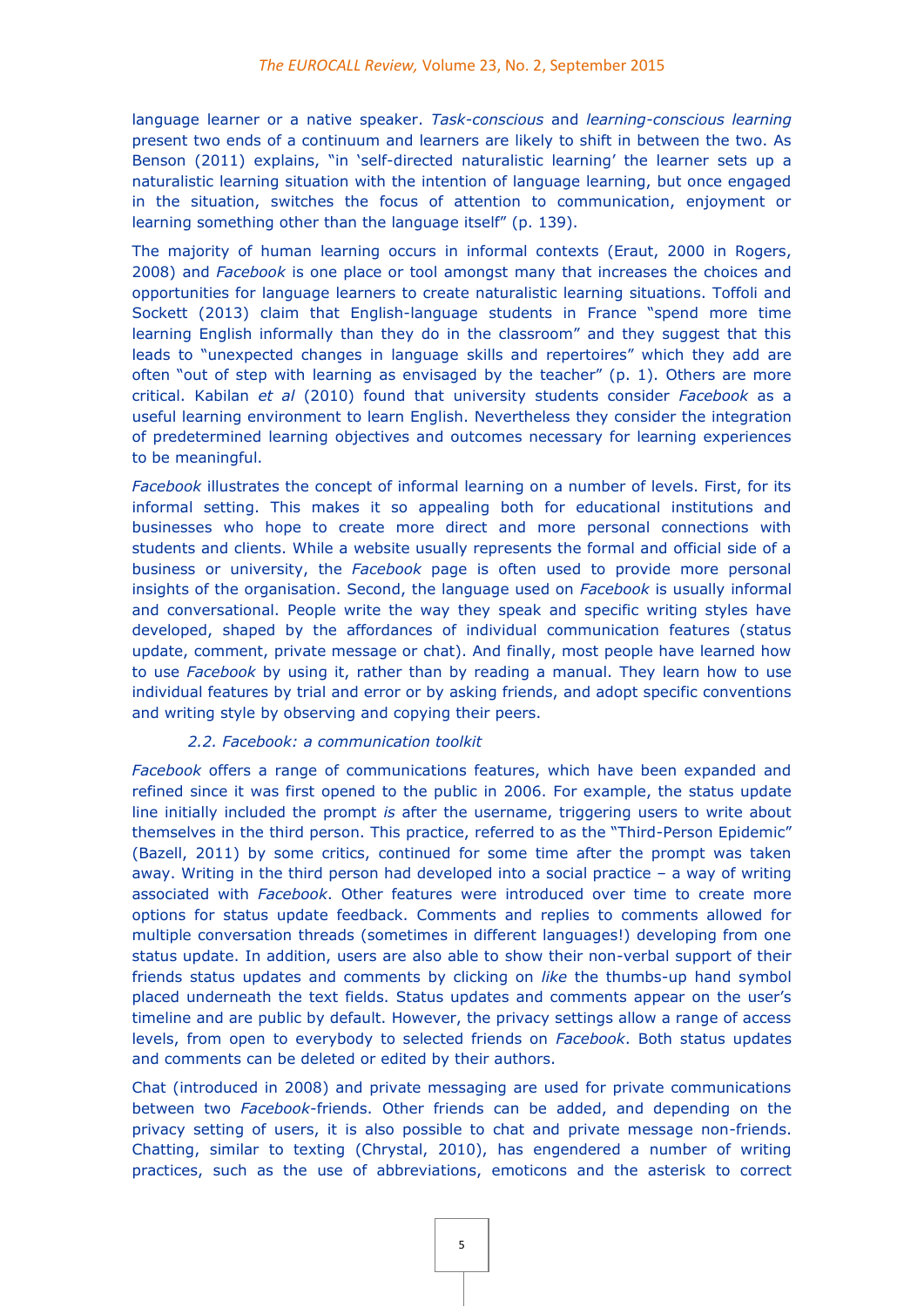spelling mistakes. Chatting and private messaging have impacted on traditional ways of communication. The chatting feature, for example allows friends to open multiple chat windows and to have several conversations at the same time. Private messaging, the asynchronous version of chatting, also referred to as "gmail-killer" (Gabbatt & Arthur, 2010) has replaced email for many people which ironically used to be perceived as an informal communication channel, and is considered now by many as a formal communication tool).

Groups are a *Facebook* feature which allows people who are not *friends* to communicate with each other and to share information. Groups can be public or private (open, closed or secret) and are widely used in education.

*Facebook* is used for communication, but also to follow the activities of others. A survey conducted by Pew Research in 2013 showed that *Facebook* was used by 68% of people to see what friends and family are up to, 62% use it to see photos and videos from family and friends and 28% to share photos or videos. A more recent study from the same organisation in 2015 reports that the majority of *Facebook* users (63%) say that the social networking site serves as a source for news about events and issues outside the realm of friends and family.

Finally, *Facebook* is not only a communication toolkit and a source for information, it is also a language kit. People all over the world can join the network and set it up in their language. Posts in others languages can be translated by clicking on the *translate this* link underneath foreign language status updates and comments. Also, users are able to *like* Facebook pages in any language. To *like* in this context means to subscribe to a page. Once a page is *liked* all posts from that page appear on the user's news feed.

*Facebook* is a versatile tool for communication and exposure to information. This exploratory study seeks to find out to what extent language learners make use of these functions in their L2. This investigation is led by three research questions:

- 1. Do language students use *Facebook* to create a multilingual environment? Are they aware and do they make use of the language tools on *Facebook* to expose themselves to their L2?
- 2. Do language students use their L2 to write and communicate on *Facebook*? If yes, which tools are they using and what are their online language practices?
- 3. How do language students evaluate their learning experiences on Facebook? How useful are they perceived for L2 exposure, L2 use and language learning?

## **3. Method**

#### *3.1. The participants*

190 university language students of beginning (24.1%), intermediate (37.2%) and advanced (38.7%) levels participated in this study. Of the 143 female and 48 male participants 23 studied Chinese, 72 French, 41 German, 35 Japanese and 62 Spanish (some students studied more than one language). Half (50.3%) of the students were aged 17-19, 35.1% were 20-22, 9.9% 23-25 and 4.7% older than 26.

#### *3.2 The instrument*

A questionnaire was developed in discussion with seven advanced language students learning French, German, Japanese and Spanish. As active users of *Facebook*, they were able to bring in their own experiences, suggest questions and clarify *Facebook* related terminology.

The questionnaire was structured in three parts and addresses 1) the multilingual appearance of the student's *Facebook* profile (through language settings, liking pages,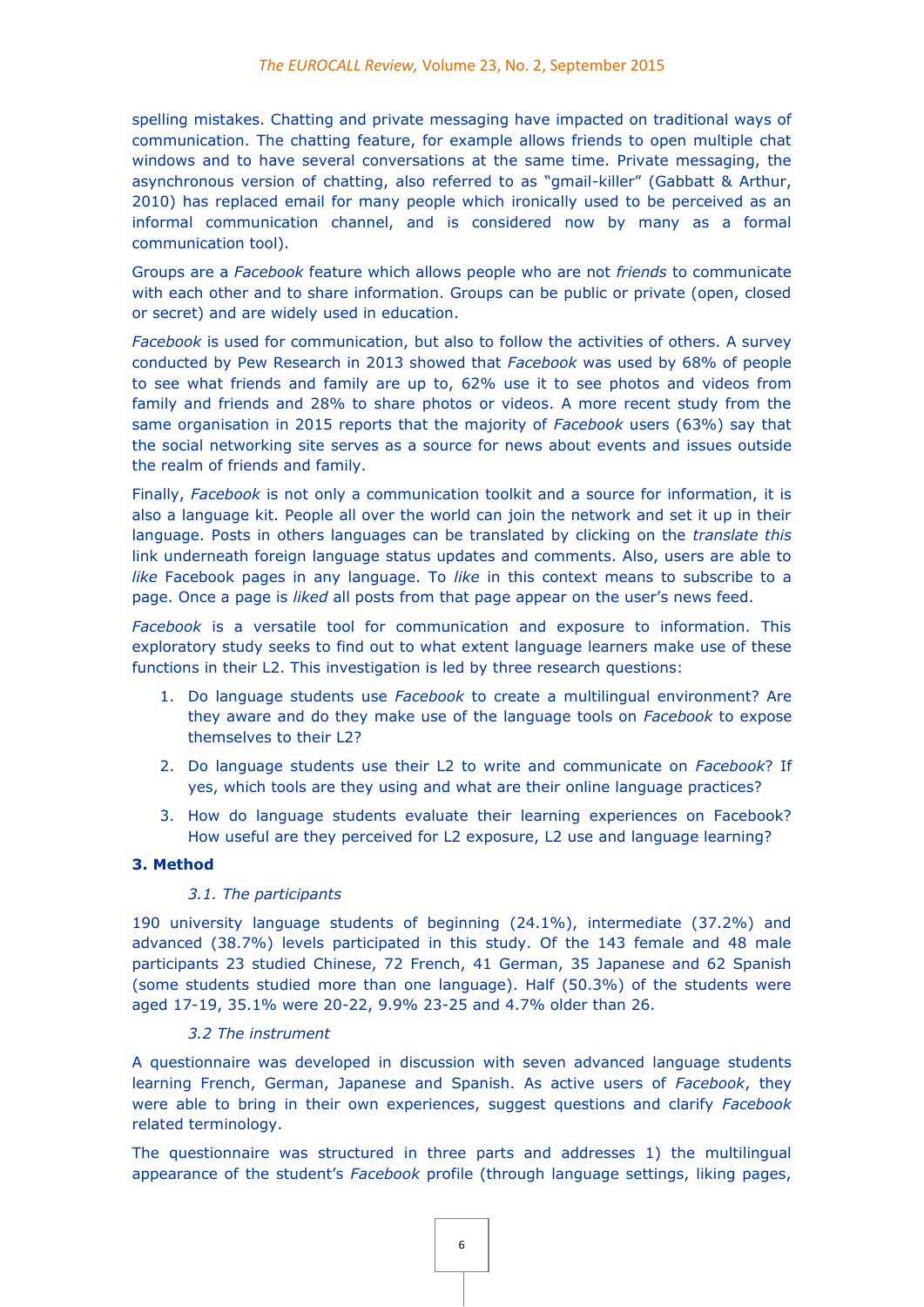groups, sharing, native speaker *Facebook* friends), 2) language practices on *Facebook*, such as writing status updates, commenting, chatting and private messaging, and 3) the participants' views on the educational value of their online experiences. A range of answer choices (multiple-choice, Likert-type scale and open-ended) were selected to enable participants to indicate preferences and to elaborate on their views and practices. In addition, demographic data was collected about gender, age, enrolment in language courses and participation in language exchange programmes. The questionnaire was piloted with a small group ( $n = 10$ ) and ambiguous questions were reworded. The final questionnaire consisted of 33 items.

#### *3.3. Data collection and analysis*

An email with a link to the online survey was sent to all 698 students of the language department, explaining the purpose of the study and encouraging students to participate even if they were not using the SNS in the language they study or if they were not *Facebook* users. 190 responses were received (response rate 27%), including 12 from non-users.

The data was collected with *SurveyMonkey*, an online questionnaire tool. Preliminary analyses were also conducted on *SurveyMonkey*, such as comparisons of language groups and proficiency levels. As the differences between language groups seemed most significant, I decided to take a closer look at the beginner, intermediate and advanced language levels and exported data files for each level to *Excel*. The means and standard deviations of each item were calculated and the open-ended answers thematically coded. For further analysis the whole data file was cleaned and exported to SPSS. ANOVA was used to analyse the differences between the three groups (beginners, intermediate and advanced). Further, Spearman's rank-order correlation was used to measure the strength of association between the variables of part one (7 items for L2 exposure, Cronbach's Alpha .786, with deletion of the item on translation, which showed the reverse pattern, .857 and the evaluative item of part three, and then again between the variables of part two (4 items for L2 use, Cronbach's Alpha .859) and the corresponding item of part three.

#### **4. Findings**

#### *4.1. The perception of Facebook as a multilingual environment*

Part one of the questionnaire addressed the first research question and sought feedback on the participants' perception of *Facebook* as a multilingual environment. They were asked if they made use of the language features, such as changing the language setting to the language they study, subscribing to L2 *Facebook* pages by *liking* them and by joining L2 *Facebook* groups. Further, I was interested to find out if they had native speaker *Facebook* friends and how they met them, if they followed their activities by looking at their photos and videos they share, if they read their friends' status updates, and if they used the *Facebook* translation tool to understand their friends' messages.

## 4.1.1. Language settings

Over half of the participants (54%) indicated that they used *Facebook* in English (or their native language), a third (32%) changed the setting back and forth and only 14% used the settings in their L2. The response distribution, however, changed when responses were grouped into levels of proficiency (see graph 1). The more advanced in their language study, the more likely language students were to change the settings to the target language, and they were also more likely to change them back and forth between languages (42.6% of the advanced students, as opposed to 26.4% of the beginners). Changing the settings back and forth seemed to be the preferred choice of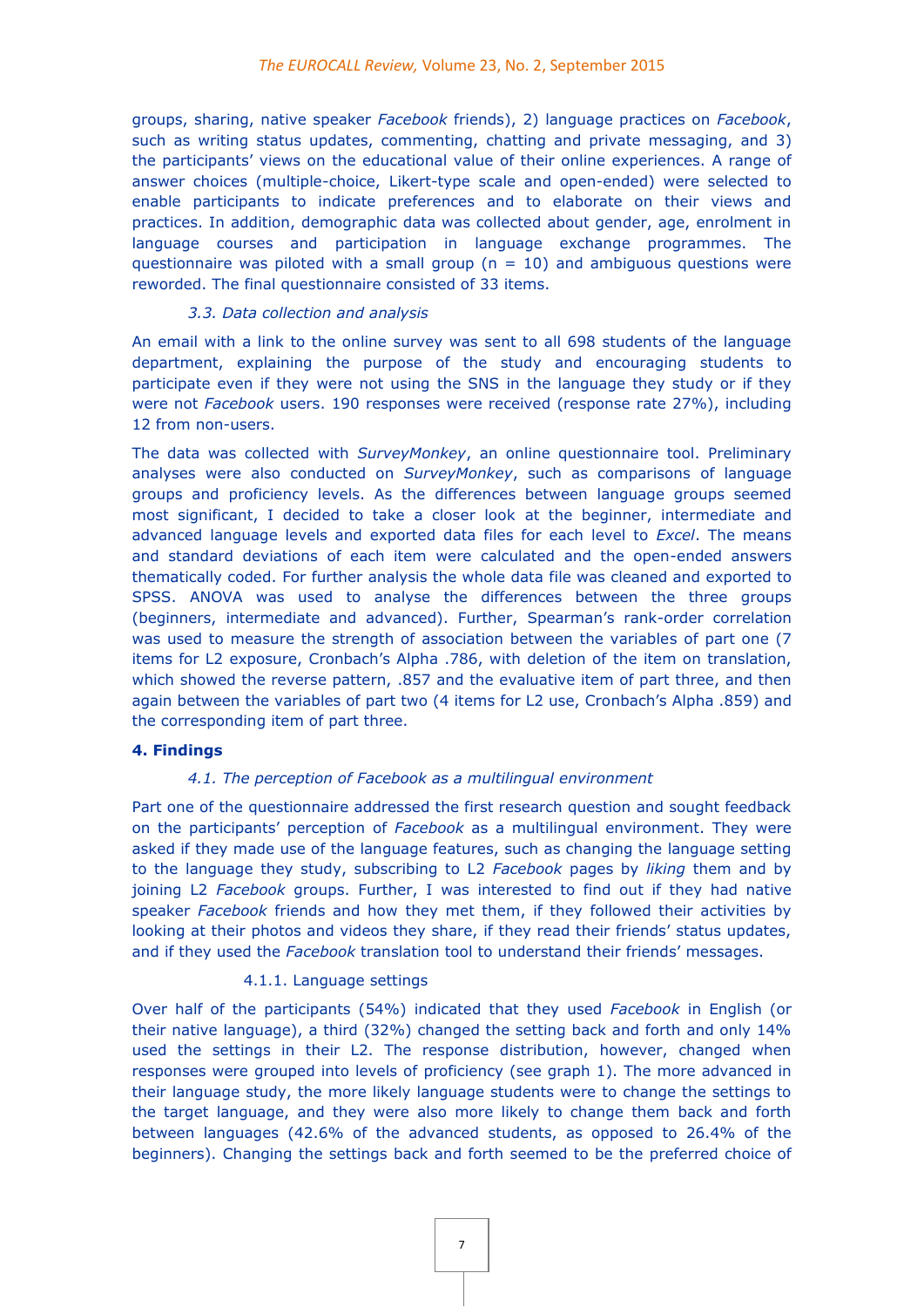advanced language learners. Interestingly, not all participants were aware of this feature.



Graph 1. Language settings.

4.1.2. Liking pages

Half of the participants claimed to *like* pages, mostly pages that related to target language countries. The comments revealed that some of the participants did not know about this feature, never considered it for their L2, or abstained from liking content altogether. However, if they *liked* pages, they preferred entertaining and humorous content.







Participants were also divided in regard to their use of L2 *Facebook* groups. Over 55% indicated that they did not belong to any group. This number was much higher for beginners, 77.4%, as opposed to 42.6% for the advanced students. The more advanced the language level, the more likely they were to be part of a study group set up by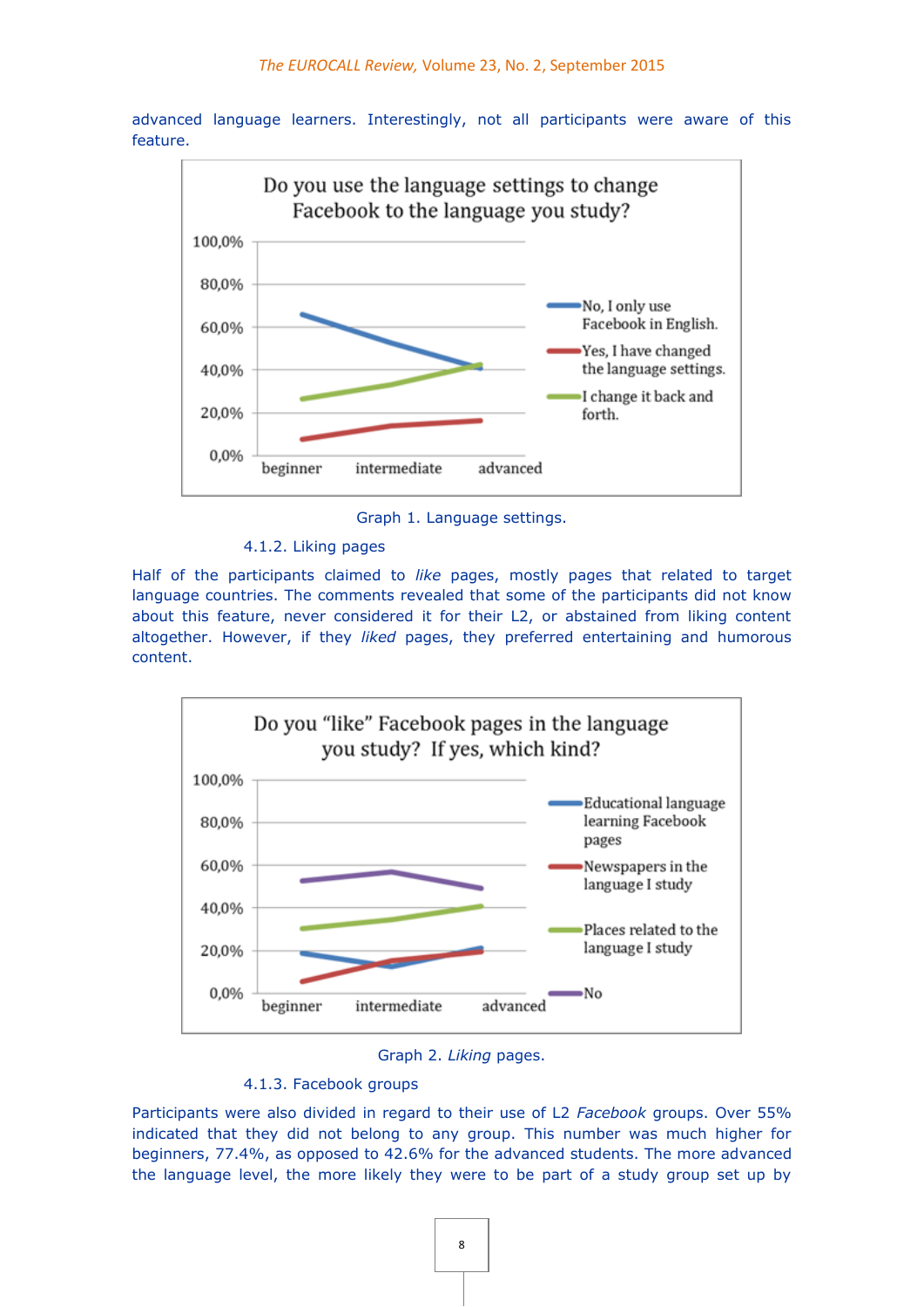students and to belong to special interest groups. Groups initiated by teachers were the least represented (only 4.9% for advanced) and the comments revealed that these groups were formed in high school or during school exchanges.





#### 4.1.4. Native speaker Facebook friends (NSFBFs)

The question about their native speaker friends on *Facebook* was divided in two parts. The first part inquired if they had NSFBFs and the second asked more specifically how they had met them. The pre-defined answer choices from the questionnaire (language exchange, the university's buddy program for international students or holiday) were complemented by 60 comments with additional places. Overall, 87% had NSFBFs (77.4% beginners (B), 96.7% advanced (A)). Over 80% of the intermediate (I) and advanced students indicated that they had met their NSFBFs during a language exchange program and the comments showed that they referred primarily to high school exchanges. 50 of the 60 comments referred to meeting places in New Zealand: they had met native speakers during their exchange to New Zealand, at school and at university, while travelling or working, through friends and family, at parties, in church or at the tramping club - only one of them indicated that they had met them online or through other *Facebook* friends.

## 4.1.5. L2 News Feed

A Likert-type scale ranging from 1 (*never*) to 5 (*all the time*) was chosen to measure attention to L2 items in the participants' *Facebook* news feed, such as their friends' status updates, comments, photos and other items they shared. While all participants indicated some interest in L2 items in their new feed (*x=* 3.5), the mean differences between the language levels is significant  $(p = .014)$ . Advanced learners paid more attention to all L2 items appearing on their news feed (see table 1).

## 4.1.6. Translation

Posts in a language other than the chosen language setting appear automatically with the link *see translation*. This means that this feature can only be used if the settings have not been changed to the target language. Participants made limited use of this feature  $(x = 2.41)$ , and even less as they progressed in proficiency  $(p = .041)$ Interestingly, beginners did not comment on the feature. Intermediate and advanced learners explained that they usually did not need a translation, unless the language was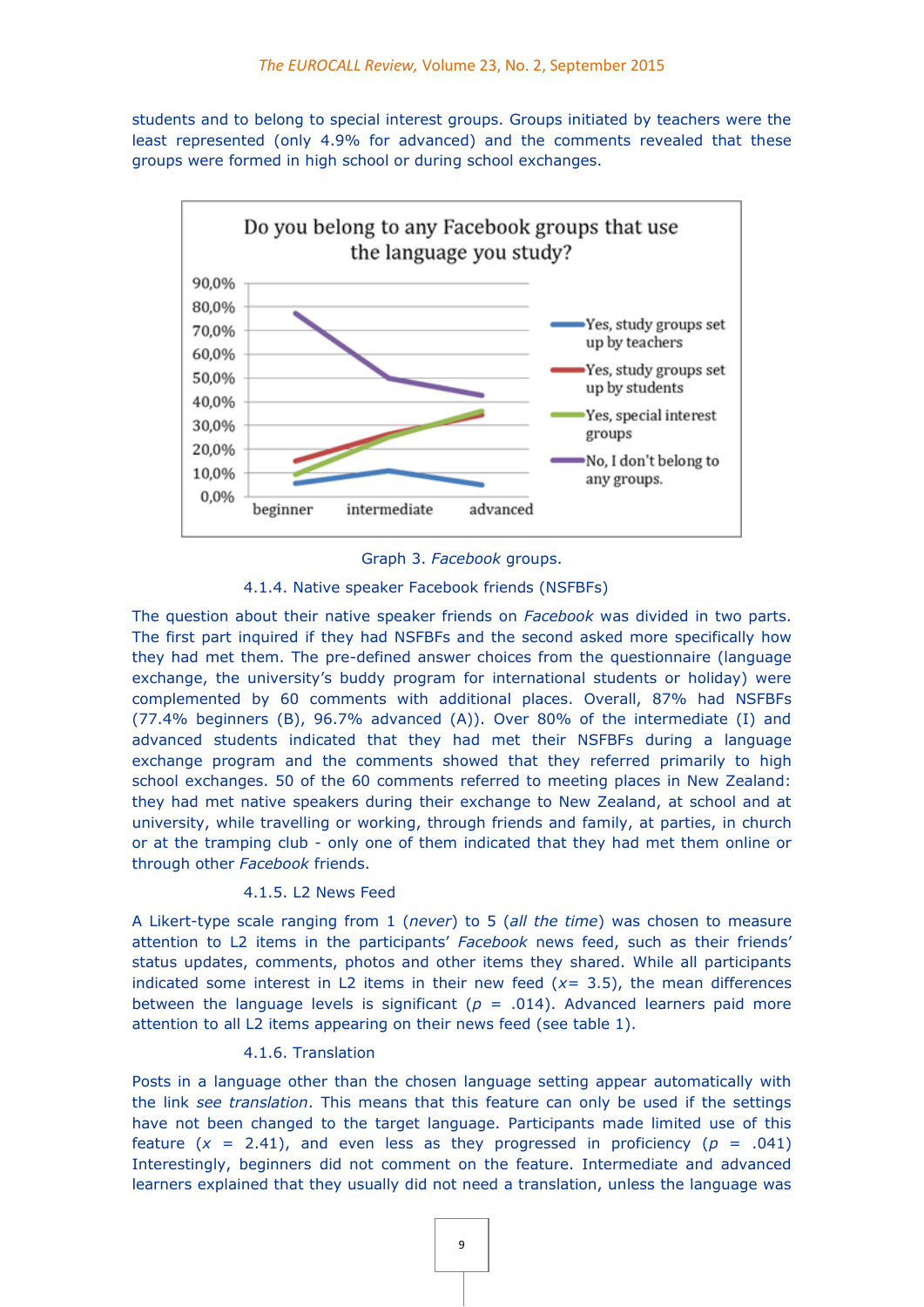"very casual" or if they encountered languages other than the language they study. They also explained that they did not trust the *Bing* translation and found that the translations were often "inaccurate", "incomplete", "usually not correct" or "wrong". If they used it, it was with caution, or for "fun".

#### 4.1.7. Sharing

Participants would pay attention and read L2 items of their news feed but they were less inclined to share this content on their own page ( $x = 1.97$ ). The comments provided two reasons for this. They explained that it would exclude their L1 audience, or seem "pretentious". Others explained that they did not use the sharing function generally and therefore saw no point for using it in their L2.

Table 1. L2 exposure at beginner, intermediate and advanced levels (descriptive statistics and ANOVA).

|                                                    |                     | N   | Mean | <b>SD</b> | F     | Sig. |
|----------------------------------------------------|---------------------|-----|------|-----------|-------|------|
| Attention to L2 items Intermediate<br>in news feed | <b>Beginner</b>     | 40  | 3.10 | 1.150     | 4.360 | .014 |
|                                                    |                     | 65  | 3.55 | .830      |       |      |
|                                                    | Advanced            | 62  | 3.66 | .974      |       |      |
|                                                    | <b>Total</b>        | 167 | 3.49 | .987      |       |      |
|                                                    | <b>Beginner</b>     | 33  | 2.88 | 1.317     | 3.477 | .033 |
| Follow reading                                     | <b>Intermediate</b> | 60  | 3.37 | 1.207     |       |      |
|                                                    | <b>Advanced</b>     | 61  | 3.54 | 1.042     |       |      |
|                                                    | <b>Total</b>        | 154 | 3.33 | 1.188     |       |      |
|                                                    | <b>Beginner</b>     | 34  | 2.68 | 1.471     | 2.751 | .067 |
| Follow photos                                      | Intermediate        | 61  | 3.05 | 1.296     |       |      |
|                                                    | Advanced            | 61  | 3.30 | 1.006     |       |      |
|                                                    | <b>Total</b>        | 156 | 3.06 | 1.248     |       |      |
|                                                    | <b>Beginner</b>     | 34  | 2.26 | 1.399     | .761  | .469 |
| <b>Follow videos</b>                               | <b>Intermediate</b> | 60  | 2.42 | 1.266     |       |      |
|                                                    | Advanced            | 61  | 2.57 | .974      |       |      |
|                                                    | Total               | 155 | 2.45 | 1.191     |       |      |
|                                                    | <b>Beginner</b>     | 33  | 2.00 | 1.275     | 2.368 | .097 |
| <b>Follow articles</b>                             | Intermediate        | 61  | 2.28 | 1.227     |       |      |
|                                                    | <b>Advanced</b>     | 61  | 2.54 | 1.042     |       |      |
|                                                    | <b>Total</b>        | 155 | 2.32 | 1.178     |       |      |
|                                                    | <b>Beginner</b>     | 40  | 2.78 | 1.291     | 3.258 | .041 |
| See translation                                    | Intermediate        | 65  | 2.43 | 1.212     |       |      |
|                                                    | <b>Advanced</b>     | 62  | 2.16 | 1.089     |       |      |
|                                                    | <b>Total</b>        | 167 | 2.41 | 1.204     |       |      |
|                                                    | <b>Beginner</b>     | 40  | 1.80 | 1.091     | 1.067 | .346 |
|                                                    | Intermediate        | 65  | 1.95 | .991      |       |      |
| Share L2 items                                     | Advanced            | 62  | 2.10 | .970      |       |      |
|                                                    | Total               | 167 | 1.97 | 1.009     |       |      |

#### 4.1.8. Summary: *Facebook* as a multilingual environment

In response to research question one: The use of multilingual features increased with proficiency. Beginners operated mainly in their L1 on *Facebook*. While most of them had connections to native speakers and access to L2 materials, they made only limited use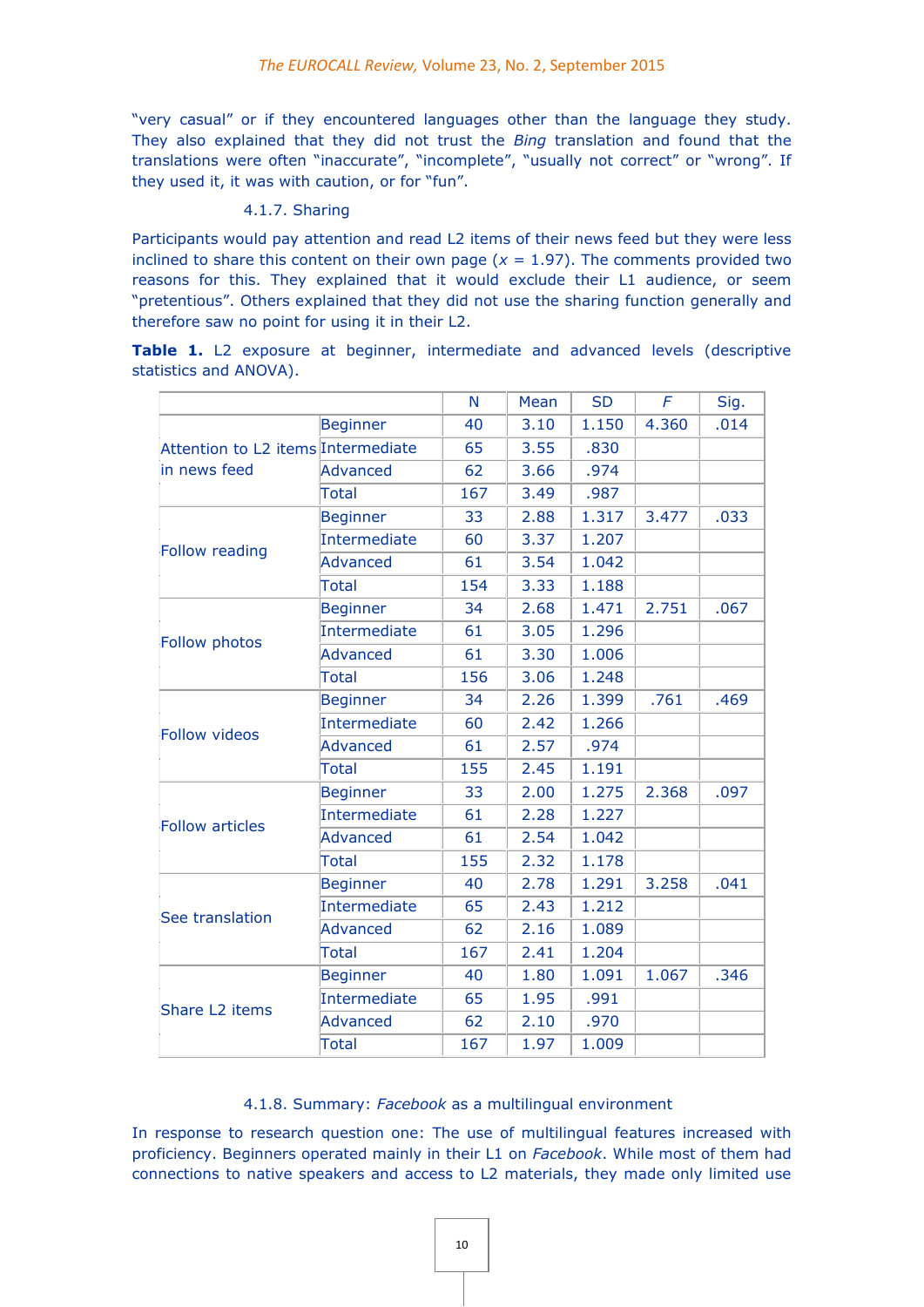of these resources. Intermediate learners used more L2 *Facebook* features to expose themselves to their L2. They used *Facebook* to maintain friendships with native speakers they met on high school exchanges and they used L2 setting, likes and groups. Most advanced students had a good idea of how to use *Facebook* to get more language input. They were aware of it and used a variety of features. Mostly, however, they used *Facebook* to communicate with their native speaker friends.

## *4.2.* Facebook *writing practices of language students*

The second research question was concerned with the L2 writing practices of language students. The questions are divided into three parts. The first part deals with the use of L2 in the public space of *Facebook*, status updates and comments. The second part asked about the use of the communication features that are only visible to the involved communication partners, private messaging and chatting. Thirdly, they were asked to describe their L2 chat interactions and their use of online writing tools.

#### 4.2.1. Public communications

#### 4.2.1.2. Status updates

Very few participants wrote status updates in their L2. Those in the beginner category did not comment but the mean of 1.9 indicates that they only rarely used their L2 for this purpose, possibly because of their lack of language. However, intermediate learners also had a low mean of 1.84. Their reasons for not posting were similar to those for not sharing L2 content: they did not want to exclude or alienate their L1-speaking audience. Some considered posting in a foreign language as "rude" or "weird". One participant explained that she wrote on her friend's wall to avoid this issue. However, both intermediate and advanced learners explained that they wrote status updates in their L2 during their stay in the target language country. Two participants commented that they were not using the feature in general.

#### 4.2.1.3. Commenting

Commenting was only slightly more popular than writing status updates  $(x = 2.54)$ . Some beginners  $(x = 1.84)$  said that they commented on each other's timelines out of fun. Intermediate  $(x = 2.69)$  students said they commented occasionally on the posts of their native speaker friends but found it, as one participant put it "a bit embarrassing". The advanced students  $(x = 2.8)$  were a bit more forthcoming in their public interactions with native speakers and said that they responded to statuses, commented on photos and left birthday messages.

#### 4.2.2. Private communications

Participants seemed to prefer to communicate privately with their friends, either synchronously via chat, or asynchronously by exchanging private messages.

## 4.2.2.1. Private message

Beginners  $(x = 1.82)$  found it difficult to engage with native speakers, not only because of the language barrier but also because they had fewer NSFBFs or they did not know them well enough to contact them directly. Learners at the intermediate  $(x = 2.71)$  and advanced level  $(x = 3.07)$  had a closer connection to their NSFBFs and used private messaging to maintain relationships from their school exchange and to communicate with their host brothers and sisters and other native speaker friends.

#### 4.2.2.2. Chatting

Chatting also increased with proficiency. While the means are lower for chatting  $(x =$ 2.64) than for private messaging, the comments suggest that chatting was the preferred communication channel of all interaction types *Facebook* offers. Yet, it was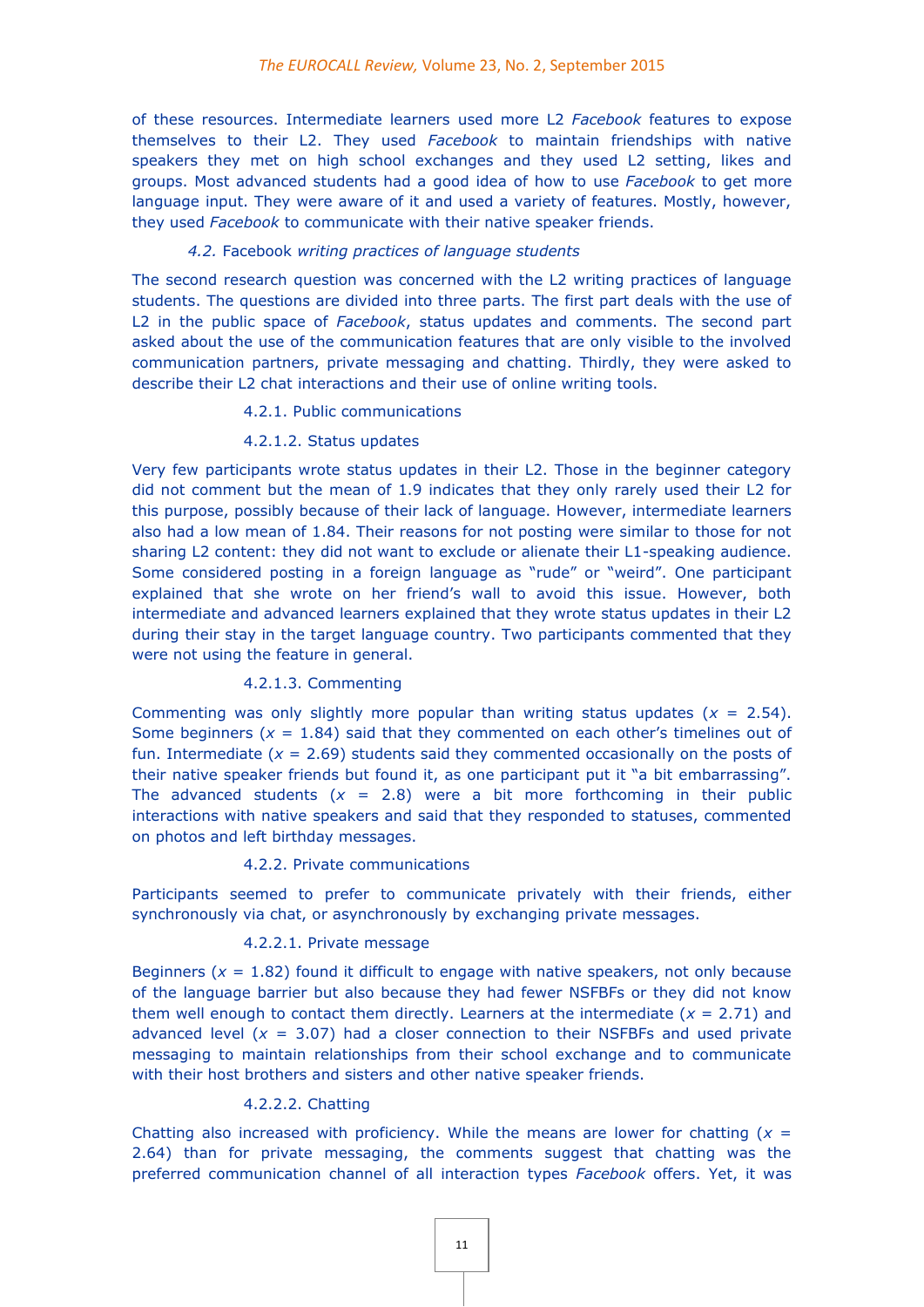more difficult to achieve, in particular for students of European languages due to the 12 hours' time difference between New Zealand and Europe.

|                       |                     | N   | Mean | <b>SD</b> | F      | Sig. |
|-----------------------|---------------------|-----|------|-----------|--------|------|
| <b>Status Updates</b> | <b>Beginner</b>     | 38  | 1.84 | .886      | .689   | .504 |
|                       | <b>Intermediate</b> | 64  | 1.84 | 1.042     |        |      |
|                       | <b>Advanced</b>     | 61  | 2.03 | 1.016     |        |      |
|                       | Total               | 163 | 1.91 | .996      |        |      |
|                       | <b>Beginner</b>     | 37  | 1.84 | .898      | 11.825 | .000 |
|                       | <b>Intermediate</b> | 64  | 2.69 | 1.037     |        |      |
| <b>Comments</b>       | Advanced            | 61  | 2.80 | 1.030     |        |      |
|                       | Total               | 162 | 2.54 | 1.070     |        |      |
|                       | <b>Beginner</b>     | 38  | 1.82 | .926      | 15.543 | .000 |
| Private message       | Intermediate        | 63  | 2.71 | 1.170     |        |      |
|                       | <b>Advanced</b>     | 61  | 3.07 | 1.109     |        |      |
|                       | Total               | 162 | 2.64 | 1.189     |        |      |
| Chat                  | <b>Beginner</b>     | 37  | 1.81 | .967      | 4.625  | .011 |
|                       | Intermediate        | 63  | 2.19 | 1.162     |        |      |
|                       | <b>Advanced</b>     | 59  | 2.53 | 1.180     |        |      |
|                       | Total               | 159 | 2.23 | 1.152     |        |      |

**Table 2.** L2 use at beginner, intermediate and advanced levels (descriptive statistics and ANOVA).

## 4.2.2.2.1. Chatting practices

The second question on Facebook chat was open-ended to allow for a broader range of responses on chatting practices. Some beginners of Spanish and intermediate learners of Chinese and Japanese used chat to practice their L2 with their classmates. Their conversations would often revert back into English, but participants made a point of using greetings and short phrases in the L2 at the beginning of a conversation.

Intermediate level learners explained that their conversations with native speakers varied depending on the nature of their relationship (just as in their L1) and on the language abilities of their friends. If their native speaker friend spoke their language, they sometimes mixed the languages, by starting in the L2 and carrying on in the L1 for more detail, by swinging back and forth "sometimes in the same sentence", or by taking turns so that both partners had a chance to practice their L2. Some friends corrected them, while others did not in order to keep the flow of the conversation. Some participants expressed their frustrations with L2 accents and auto-correction programs, whereas others avoided the problem by changing the language settings on some of their electronic devices to communicate in the L2.

The advanced learners provided similar responses but tended to use their L2 more exclusively. Some participants explained that chatting gave them the opportunity to apply the language they learned during their time in the target language country.

Intermediate and advanced learners reported the use of abbreviations (L2 texting conventions), although some made a point of spelling words out properly and also to correct their sentences. The use of emoticons was usually reflecting habits in their L1, except for Japanese, where emoticons were perceived as a cultural convention.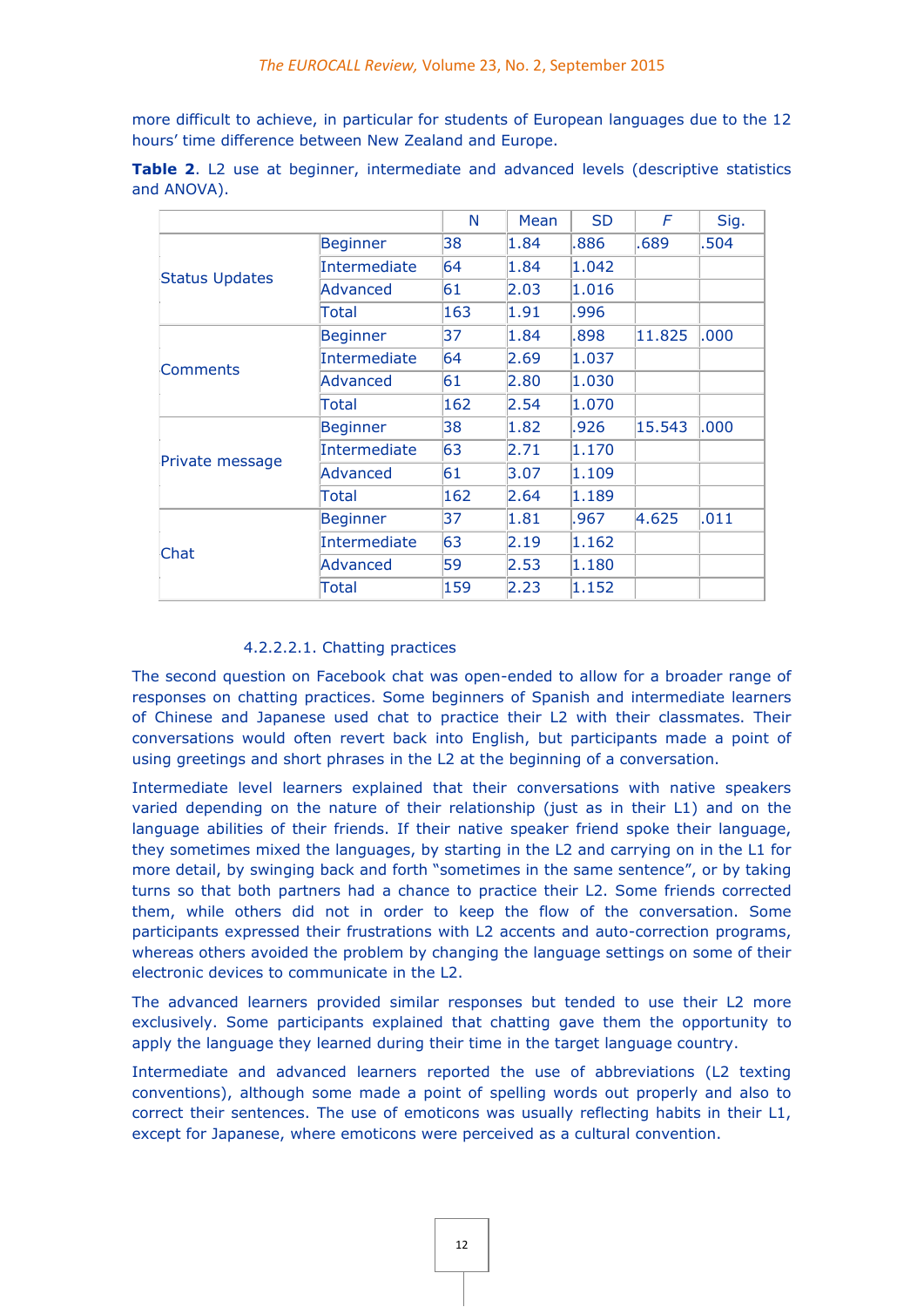## 4.2.3. Use of online writing tools

The use of dictionaries was quite low  $(x = 2.2)$  irrespective of proficiency level. However, as comments revealed, the type of dictionary used varied. Beginners seem to use more random dictionaries (or rely on the *translate me* function) whereas more advanced language learners listed a range of established dictionaries such as the online versions of *Larousse* for French or *Pons* for German.

*Google* was slightly more popular (*x* = 2.9) but again, no increase or decrease between levels. However, beginners and advanced language learners used google differently. Whereas beginners entered words and phrases in *google translate* to get translations, some advanced learners used the google search engine to check the accuracy of their own phrases and expressions by counting the number of hits.

The last category, the use of native speaker phrases  $(x = 2.91)$  increased with proficiency levels and is significant between beginners and advanced learners (LSD post-hoc test  $p = 0.028$ ). This indicates that advanced learners are most likely to use phrases they see used by native speakers when writing in their L2 on *Facebook* (see table 3).

|                   |                     | N   | Mean | <b>SD</b> | F     | Sig. |
|-------------------|---------------------|-----|------|-----------|-------|------|
| Use dictionary    | <b>Beginner</b>     | 36  | 2.22 | 1.37      | .730  | .484 |
|                   | <b>Intermediate</b> | 64  | 2.07 | 1.14      |       |      |
|                   | Advanced            | 60  | 2.33 | 1.08      |       |      |
|                   | Total               | 160 | 2.20 | 1.17      |       |      |
| Use Google        | <b>Beginner</b>     | 38  | 2.97 | 1.42      | .794  | .454 |
|                   | <b>Intermediate</b> | 64  | 2.76 | 1.30      |       |      |
|                   | Advanced            | 61  | 3.04 | 1.18      |       |      |
|                   | Total               | 163 | 2.92 | 1.29      |       |      |
| <b>NS phrases</b> | <b>Beginner</b>     | 38  | 2.60 | 1.46      | 2.631 | .075 |
|                   | <b>Intermediate</b> | 64  | 2.84 | 1.37      |       |      |
|                   | Advanced            | 60  | 3.20 | 1.08      |       |      |
|                   | Total               | 162 | 2.91 | 1.30      |       |      |

**Table 3**. Use of writing tools at different levels (descriptive statistics and ANOVA).

## 4.2.4. Summary: L2 writing practices on *Facebook*

To summarise the findings of the second research question: Participants were reluctant to use their L2 in the public spaces of the social networking site. Public posts are written with readers in mind and while most participants had L2 friends, they related more strongly to their L1 friends. The interactions with native speaker friends happened in the private channels on *Facebook*, both chat and private message, and increased with proficiency and number of close native speaker friends.

## *4.3. Perceptions of usefulness*

The first two parts of the questionnaire investigated the participants' use of *Facebook* for L2 exposure and L2 use. The third part addressed their perceptions on the usefulness of their experiences. Two questions asked them to rate the degree of usefulness for 1) L2 exposure and 2) L2 use on a 5-point scale, 1 standing for *not useful at all* and 5 for *very useful* (table 4). The responses to these questions were compared with the responses from part one and part two to establish if perceived usefulness and actual (self-reported) use correlated. Finally, for the last open-ended question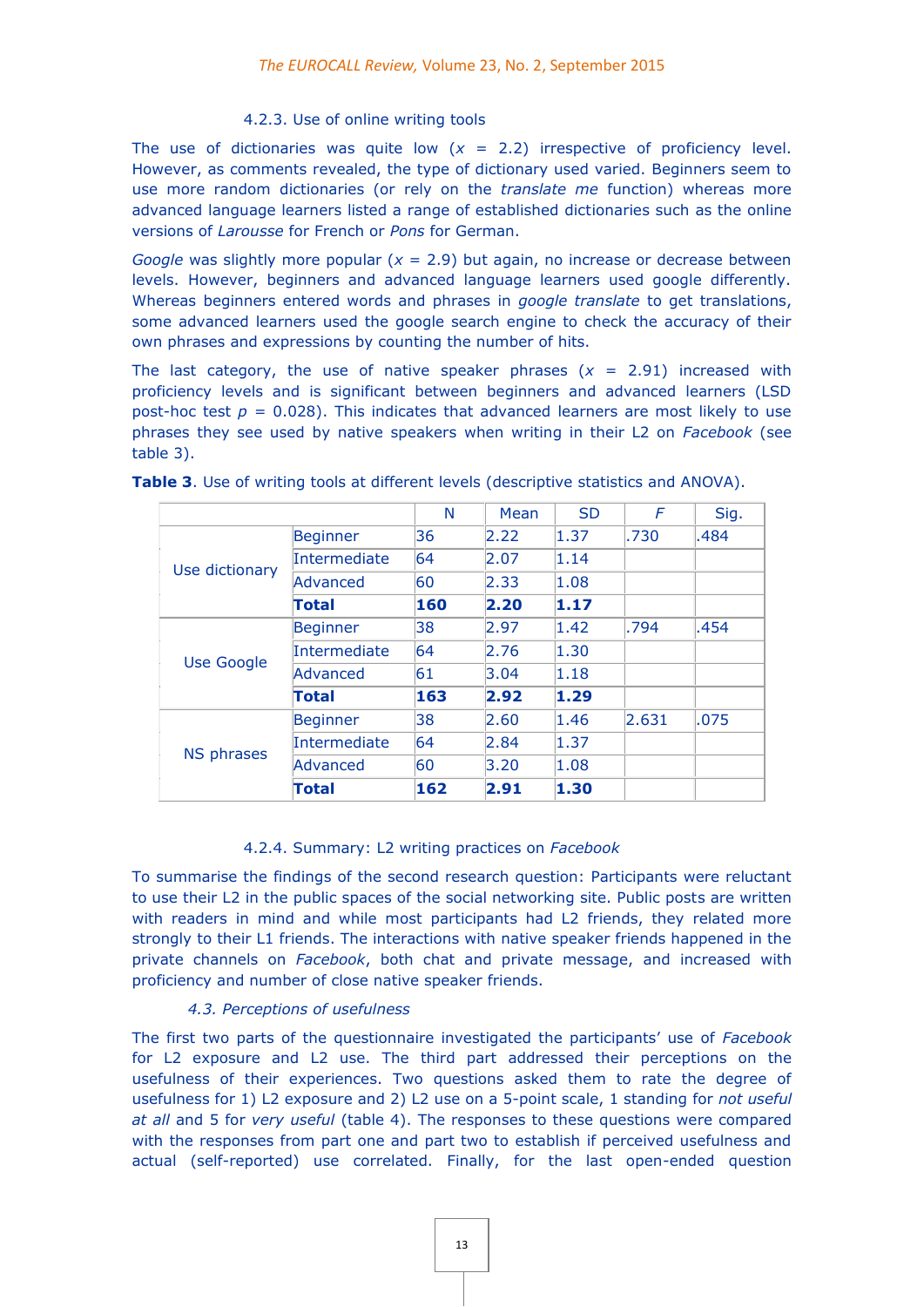participants contrasted language learning situations on *Facebook* with their classroom experiences.

| Useful                   | Level               | N   | Mean | <b>SD</b> | F    | Sig. |
|--------------------------|---------------------|-----|------|-----------|------|------|
| to be exposed            | Beginner            | 35  | 2.69 | .900      | 2.95 | .055 |
|                          | Intermediate        | 63  | 2.86 | .877      |      |      |
|                          | Advanced            | 59  | 3.14 | .955      |      |      |
|                          | Total               | 157 | 2.92 | .924      |      |      |
| to apply and<br>practice | Beginner            | 35  | 2.66 | .968      | 2.84 | .061 |
|                          | <b>Intermediate</b> | 63  | 2.81 | .931      |      |      |
|                          | Advanced            | 59  | 3.14 | 1.12      |      |      |
|                          | Total               | 157 | 2.90 | 1.02      |      |      |

**Table 4**. Perceptions of usefulness at different levels (descriptive statistics and ANOVA).

## 4.3.1. Useful to be exposed to L2

As expected, more advanced language learners found Facebook more useful for L2 exposure than less proficient learners ( $p = 0.55$ ). Spearman's rank-order correlation between the variables *attention to L2 items in newsfeed* (part one) and *useful to explore* was strong at the advanced level ( $rs = .689$ ,  $n = 56$ ,  $p < .01$ ), weak at the intermediate level, but still statistically significant ( $rs = .265$ ,  $n = 63$ ,  $p < .05$ ) and very weak and non-significant correlation at the beginner level (*rs* = .131, n = 34, *p* > .05). This suggests strongly that more advanced language learners who rated the usefulness of *Facebook* for language learning higher also used *Facebook* more extensively for L2 exposure.

## 4.3.2. Useful to apply and practice L2

The correlations for L2 language use (*status updates, comments, chat, private message*) and the *useful to apply and practice* variable confirmed that beginners are least likely to use the communication features in their L2. The correlations for intermediate and advanced learners were statistically significant, but not for beginners (see table 5).

**Table 5**. Comparison of correlations between language use variables and use to apply & practice variable at beginner, intermediate and advanced levels.

|                          |                                | Useful to apply and practice |                     |           |  |  |
|--------------------------|--------------------------------|------------------------------|---------------------|-----------|--|--|
|                          |                                | <b>Beginner</b>              | <b>Intermediate</b> | Advanced  |  |  |
|                          | <b>Correlation Coefficient</b> | .277                         | $.378**$            | $.541**$  |  |  |
| <b>Status</b><br>updates | Sig. (2-tailed)                | .112                         | .002                | .000      |  |  |
|                          | N                              | 34                           | 63                  | 56        |  |  |
|                          | <b>Correlation Coefficient</b> | .192                         | $.456**$            | $.565***$ |  |  |
| Comments                 | Sig. (2-tailed)                | .285                         | .000                | .000      |  |  |
|                          | N                              | 33                           | 63                  | 56        |  |  |
| Private<br>message       | <b>Correlation Coefficient</b> | .159                         | $.539**$            | $.564***$ |  |  |
|                          | Sig. (2-tailed)                | .368                         | .000                | .000      |  |  |
|                          | N                              | 34                           | 62                  | 56        |  |  |
| Chat                     | <b>Correlation Coefficient</b> | .108                         | $.574**$            | $.514**$  |  |  |
|                          | Sig. (2-tailed)                | .549                         | .000                | .000      |  |  |
|                          | N                              | 33                           | 62                  | 54        |  |  |

\*\*. Correlation is significant at the 0.01 level (2-tailed). / \*. Correlation is significant at the 0.05 level (2-tailed)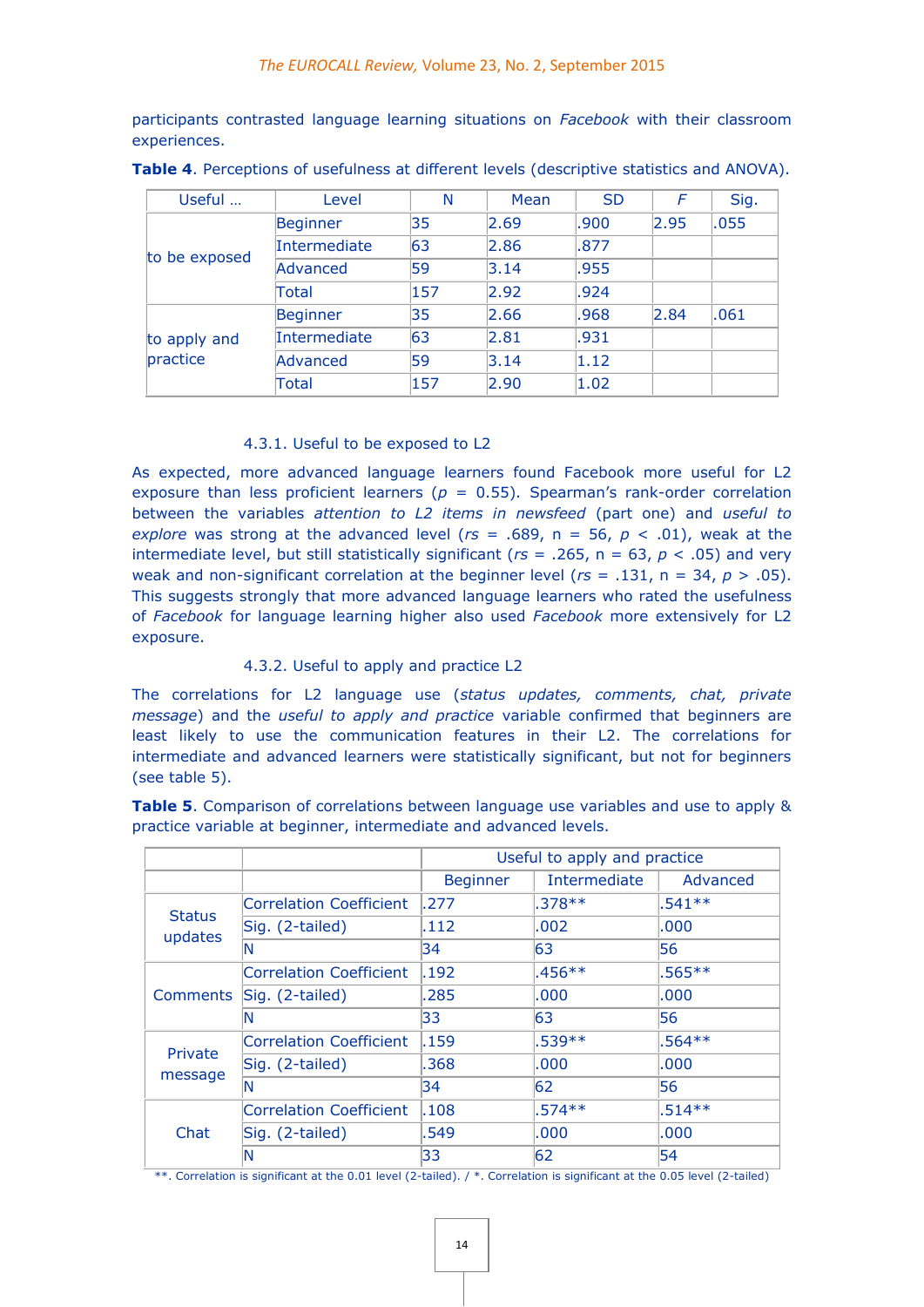#### 4.3.3. *Facebook* learning situations

The replies to question three exposed the participants' views on the usefulness of *Facebook* for language learning. The comments could be grouped into three main categories, informal environment (less pressure), observations of native speaker activities and their conversations, and conversations with native speakers, about interesting topics, using relevant language.

## 4.3.3.1. Informal environment (Less pressure)

Participants across all languages and levels indicated that there was "less pressure" to produce language on *Facebook* (private message or chat) compared to the classroom. Beginners were afraid to make mistakes in front of their teachers and peers and felt more confident to try out new words and phrases in private interactions with their native speaker friends. The more casual and intimate environment provided an alternative venue for shy students who were reluctant to participate in class discussions. This was expressed by an intermediate-level learner:

*I am a shy person so I would hardly interact in class discussions. I usually get left out because many of them speak Spanish fluently. Facebook is a good method for me to learn the language where I get to follow my fellow Spanish friends.* 

Class participation can be related to proficiency but it is also a personality issue. Individual differences are well documented in second language acquisition research (Dörnyei, 2005) and people's individual preferences can also be observed on *Facebook*. As opposed to the classroom situation, language learners are able to participate at their preferred pace, as pointed out by an intermediate learner:

*Less time pressure, I can write things when they come to me instead of sitting down and thinking about what to say. … No pressure about how often or the extent to which you contribute e.g. some people are more happy to go through reading everything on Facebook without ever writing a comment and others love to write comments on everything.* 

Chatting itself was perceived as "high-pressure", but in a positive way, "chatting to natives, when you need to respond quickly, makes your brain work quite hard". Another advanced student placed the pressure experienced while chatting on a continuum between assignment and real interaction "more pressure than homework assignments but less than face to face conversation".

#### 4.3.3.2. Observing native speakers

*Facebook* (news feed) was perceived as a good place for observing native speaker interactions. It allowed participants to get a feel on how they "interact in their daily lives" and "use colloquial terms and slang when casually conversing with friends". Some appreciated the authentic language input, "reading conversation between two native speakers not making the language easier for u to understand", an opportunity to learn colloquial language in context, "in class or if a native speaker is speaking to you directly, they would try not to use these colloquial terms and phrases". Observing their native speaker friends' interactions and activities enabled them to experience parts of their lives, "their culture, what they are interested in, the music they listen to, the videos they watch, photos of them travelling around France etc."

Interestingly, however, some of those who had regular exposure to the L2 through *Facebook* still felt that it did not support their language study, as expressed by a participant at intermediate level: "It's good enough to keep the wheels turning, as I am still intaking something at all times, but not that useful compared to actually studying it."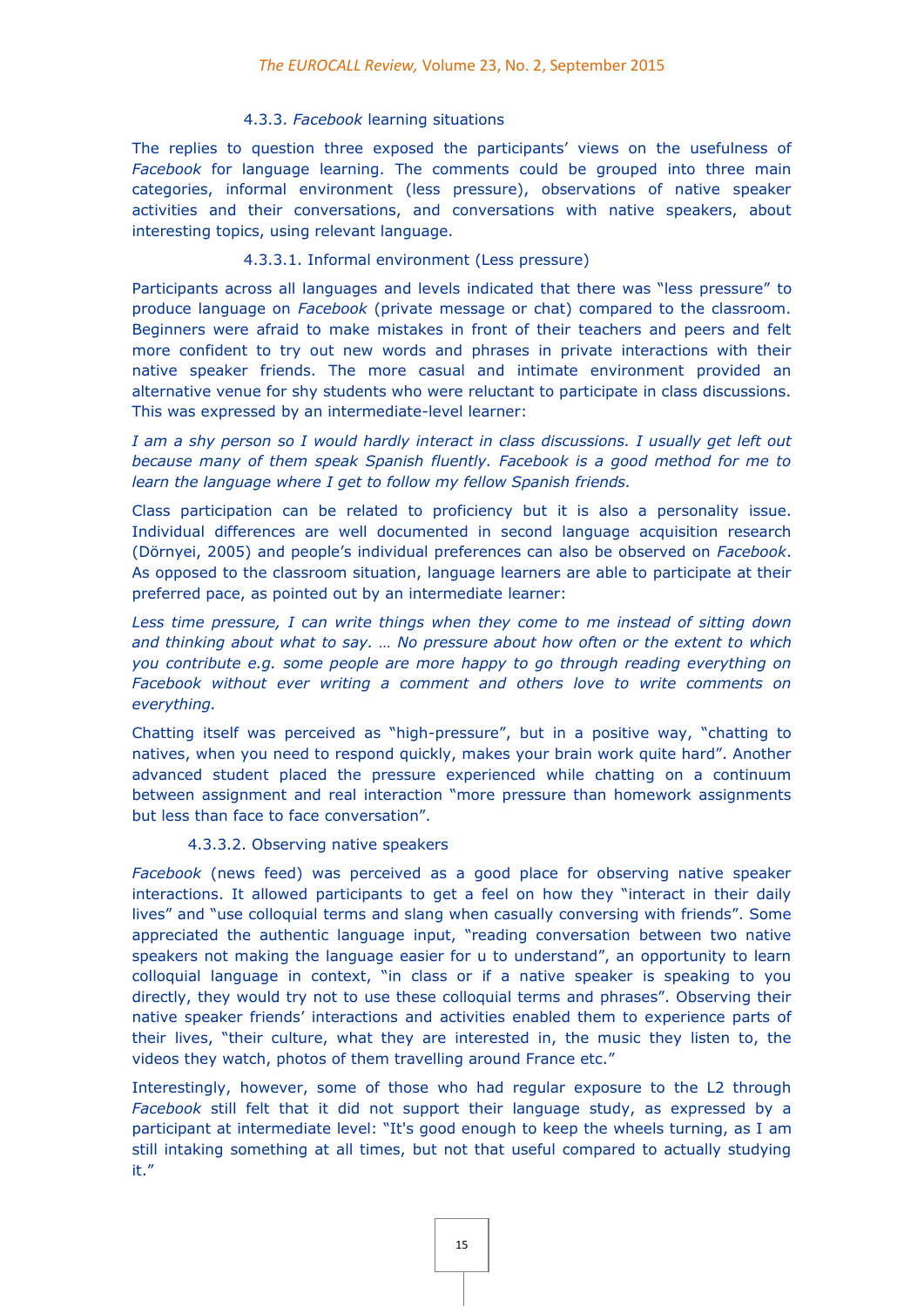#### 4.3.3.3. Talking with native speakers

*Facebook* creates opportunities to observe and to participate in real conversations. One advanced learner explained, "this brings my language learning into a more real and applicable light". Advanced learners generally enjoyed the variety of topics they are exposed to, "We talk about a whole variety of things". These conversations enabled them to use the colloquial language they learned during their exchange and to pick up "new words and conversational techniques or phrases".

4.3.3.4. Summary: Usefulness of L2 Facebook for language learning

The findings of part one and part two strongly suggest that L2 *Facebook* use – both passive and active - is related to language proficiency. However, the results also show that overall use, even among advanced language learners is not great. The average score of 3 (*sometimes*) on a 5-point scale indicates that the majority of advanced language learners considered *Facebook* moderately useful for L2 exposure and practice. Interestingly, even the more active participants felt that their informal language engagement was not perceived as useful in the context of formal language learning. The implications of these findings for formal language education are discussed in the conclusions.

## **5. Conclusions**

This study explored the use of *Facebook* as a tool for informal language learning. The analysis revealed that advanced language students in particular can be skilful users of the social networking site in their L2. *Facebook* enables them to be active L2 users, even in a place as remote as New Zealand. We have also seen that established *Facebook* routines in students' L1 impact on their L2 use, and that some are opposed to using the social networking site, or some of its functions in any language. At either side of the spectrum language learners display a high degree of agency in their use of and attitude towards *Facebook* and any pedagogical approach involving the social networking site has to take this into account.

Whereas some participants provided reasons for not using *Facebook* in their L2, others were simply not aware of their options. Language learners of all levels, but mostly beginners, did not know about the language settings, and had not thought of *liking* L2 pages or joining L2 groups. Beginners were most likely to use *Facebook* exclusively in their L1 and to rely on the *translate me* function to deal with posts in other languages. Some of these participants indicated that the questionnaire made them aware of the features and their usefulness for L2 learning. It seems therefore reasonable to suggest that language learners should be made aware of the language options on *Facebook*, such as changing language settings, joining L2 groups, and liking L2 pages.

The crucial factor for L2 engagement on *Facebook* was the presence of native speaker *Facebook* friends. Beginners often lacked NSFBFs or if they had any, they often did not feel close enough to initiate or to participate in a conversation. Some intermediate learners expressed similar views. Most of their friends were English speakers, which reduced their exposure to the L2 in their news feed. Advanced learners had the highest proportion of NSFBFs with 96.7%. In addition, these contacts were often wellestablished through time spent in the target language country, often with host-families. These students used *Facebook* to keep in touch with their NSFBF - by following their activities on their news feeds and by communicating through chat and private messaging. Established contacts with native speakers can be a good asset for the formal language context. They can be used as a resource for language learners to find relevant materials (through pages and groups and other shared information) or for personal opinions on current issues (private channels). In addition, observing L2 interactions provides a relevant resource for the analysis of language use.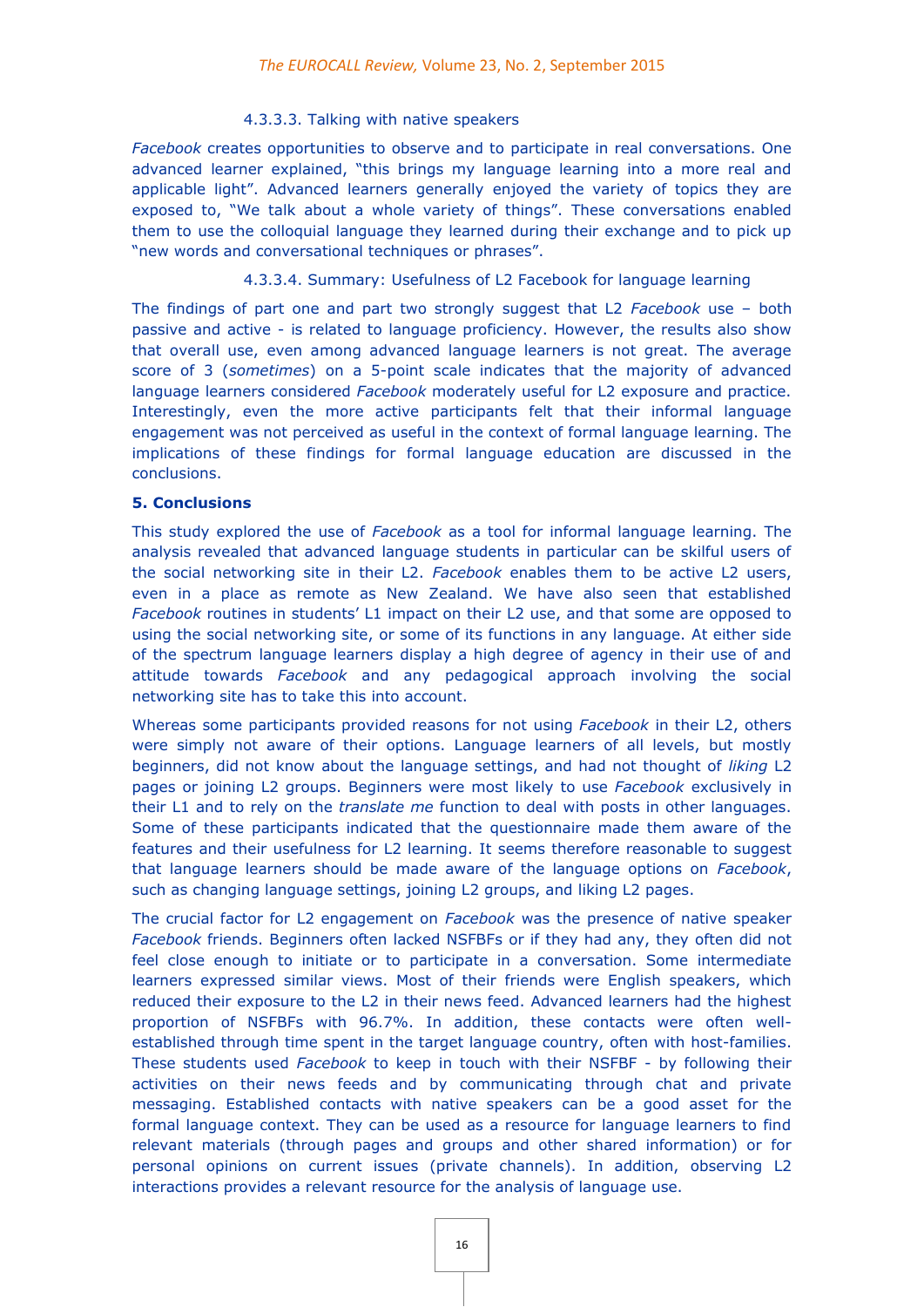Informal language learning has long been perceived as second rate learning (Eaton, 2010) to the extent where even students do not value their own experiences as language learners. As language educators, we should start acknowledging and encouraging the out-of-class language engagements of our students and design learning activities that allow learners to draw on their experiences as language users.

#### **References**

Barthel, M., Shearer, E., Gottfried, J. & A. Mitchell (2015). The evolving role of news on Twitter and Facebook. Pew Research Center Journalism & Media. Retrieved July, 2015, from [http://www.journalism.org/2015/07/14/the-evolving-role-of-news-on-twitter-and](http://www.journalism.org/2015/07/14/the-evolving-role-of-news-on-twitter-and-facebook/)[facebook/.](http://www.journalism.org/2015/07/14/the-evolving-role-of-news-on-twitter-and-facebook/)

Bazell, R. (2011). Third-Person Epidemic. *The New York Times.* Retrieved June, 2015, from [http://cityroom.blogs.nytimes.com/2011/07/25/complaint-box-third-person](http://cityroom.blogs.nytimes.com/2011/07/25/complaint-box-third-person-epidemic/)[epidemic/.](http://cityroom.blogs.nytimes.com/2011/07/25/complaint-box-third-person-epidemic/)

Benson, P. (2011). *Teaching and researching autonomy.* London: Pearson.

Blattner, G. & Fiori, M. (2009). *Facebook* in the language classroom: Promises and possibilities. *International Journal of Instructional Technology & Distance Learning,* 6(1). Retrieved June, 2015, from [http://www.itdl.org/journal/jan\\_09/article02.htm.](http://www.itdl.org/journal/jan_09/article02.htm)

Blattner, G. & Lomicka, L. (2012). *Facebook*-ing and the Social Generation: A New Era of Language Learning. *Alsic* 15(1). Retrieved June, 2015, from [http://alsic.revues.org/2413.](http://alsic.revues.org/2413)

Bramble, N. (2009). Fifth Period Is Facebook: Why schools should stop blocking social network sites. *Slate* 27 December 2009. Retrieved June, 2015, from [http://www.slate.com/articles/news\\_and\\_politics/jurisprudence/2009/12/fifth\\_period\\_is](http://www.slate.com/articles/news_and_politics/jurisprudence/2009/12/fifth_period_is_facebook.html) [\\_facebook.html.](http://www.slate.com/articles/news_and_politics/jurisprudence/2009/12/fifth_period_is_facebook.html)

Cedefop (2009). European Guidelines for Validating Non-formal and Informal Learning. Luxembourg: Office for Official Publications of the European Communities. Retrieved June, 2015, from [http://www.cedefop.europa.eu/EN/publications/5059.aspx.](http://www.cedefop.europa.eu/EN/publications/5059.aspx)

Crystal, D. (2001). *Language and the Internet*. Cambridge: Cambridge University Press.

Dörnyei, Z. (2005). *The Psychology of the Language Learner: Individual Differences in Second Language Acquisition*. Mahwah, NJ: Lawrence Erlbaum.

Eaton, S. (2010). *Formal, non-formal and informal learning. The case of literacy, essential skills and language learning in Canada*. Eaton International Consulting Inc.

Gabbatt, A. & Arthur, C. (2010). Facebook mail: it might kill Gmail, but 'it's not email'. *The Guardian*, 15 November 2010. Retrieved June, 2015, from [http://www.theguardian.com/technology/2010/nov/15/facebook-mail-gmail-killer](http://www.theguardian.com/technology/2010/nov/15/facebook-mail-gmail-killer-email)[email.](http://www.theguardian.com/technology/2010/nov/15/facebook-mail-gmail-killer-email)

Kabilan, M. K., Ahmad, N., & Abidin, M. J. Z. (2010). *Facebook*: An online environment for learning of English in institutions of higher education? *Internet and Higher Education*, 13(4): 179-187. doi: [10.1016/j.iheduc.2010.07.003.](http://dx.doi.org/10.1016/j.iheduc.2010.07.003)

Lamy, M-N. (2013) "We don't have to always post stuff to help us learn": Informal learning through social networking in a Beginners' Chinese group. (Ed. C. Meskill) *Online Teaching and Learning: Sociocultural Perspectives*. Bloomsbury Publishing. 219- 238.

Leaver, K. & Kent, M. (2014). Introduction - Facebook in Education: Lessons Learnt. *Digital Culture & Education*, 6(1): 60-65.